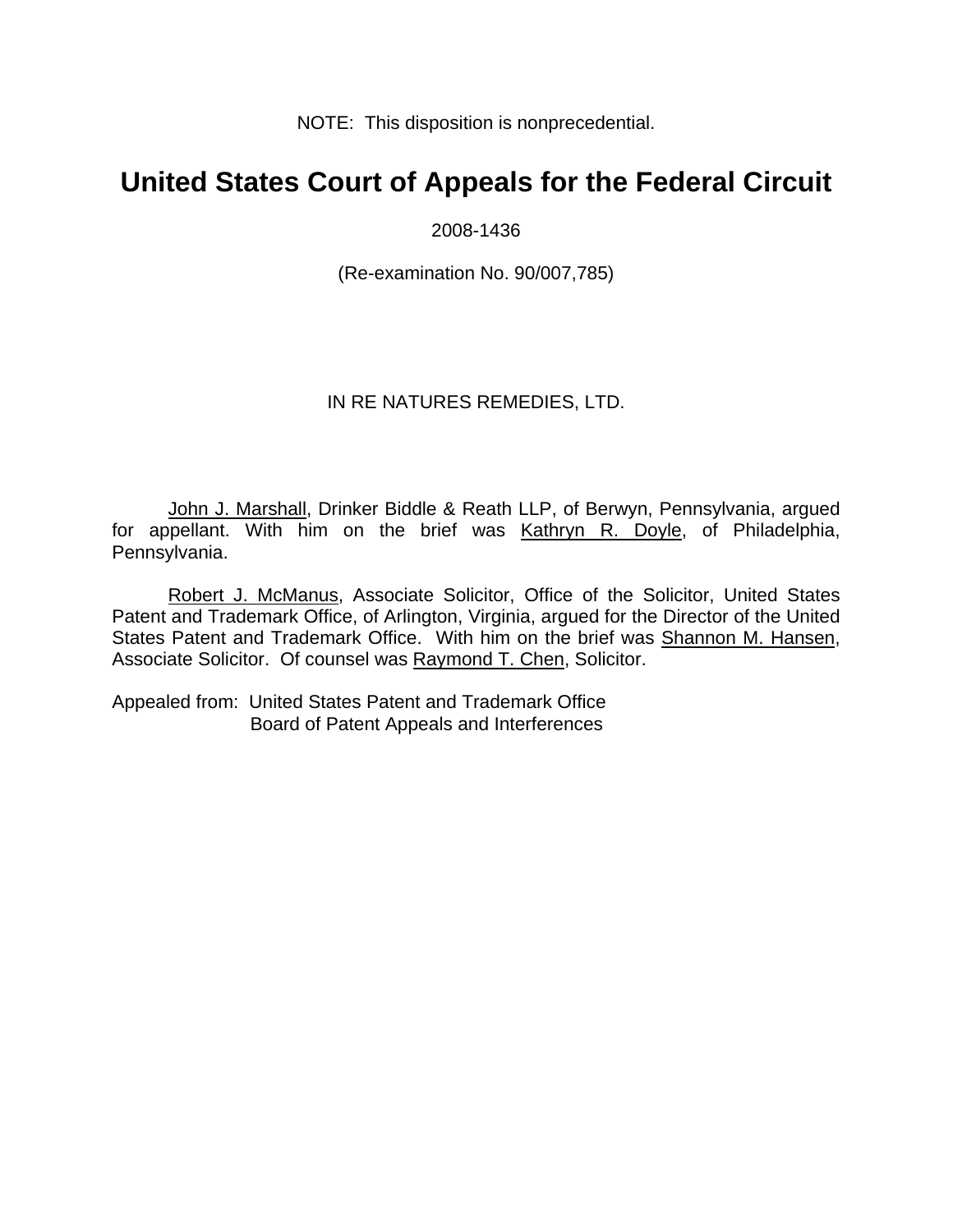NOTE: This disposition is nonprecedential.

## **United States Court of Appeals for the Federal Circuit**

2008-1436 (Re-examination No. 90/007,785)

## IN RE NATURES REMEDIES, LTD.

Appeal from the United States Patent and Trademark Office, Board of Patent Appeals and Interferences.

DECIDED: March 12, 2009

Before MICHEL, Chief Judge, MAYER and DYK, Circuit Judges.

 $\frac{1}{\sqrt{2\pi}}$  ,  $\frac{1}{\sqrt{2\pi}}$  ,  $\frac{1}{\sqrt{2\pi}}$  ,  $\frac{1}{\sqrt{2\pi}}$  ,  $\frac{1}{\sqrt{2\pi}}$  ,  $\frac{1}{\sqrt{2\pi}}$  ,  $\frac{1}{\sqrt{2\pi}}$  ,  $\frac{1}{\sqrt{2\pi}}$  ,  $\frac{1}{\sqrt{2\pi}}$  ,  $\frac{1}{\sqrt{2\pi}}$  ,  $\frac{1}{\sqrt{2\pi}}$  ,  $\frac{1}{\sqrt{2\pi}}$  ,  $\frac{1}{\sqrt{2\pi}}$  ,

 $\frac{1}{\sqrt{2}}$  ,  $\frac{1}{\sqrt{2}}$  ,  $\frac{1}{\sqrt{2}}$  ,  $\frac{1}{\sqrt{2}}$  ,  $\frac{1}{\sqrt{2}}$  ,  $\frac{1}{\sqrt{2}}$  ,  $\frac{1}{\sqrt{2}}$  ,  $\frac{1}{\sqrt{2}}$  ,  $\frac{1}{\sqrt{2}}$  ,  $\frac{1}{\sqrt{2}}$  ,  $\frac{1}{\sqrt{2}}$  ,  $\frac{1}{\sqrt{2}}$  ,  $\frac{1}{\sqrt{2}}$  ,  $\frac{1}{\sqrt{2}}$  ,  $\frac{1}{\sqrt{2}}$ 

PER CURIAM.

Natures Remedies, Ltd. ("Remedies") appeals a decision of the Board of Patent Appeals and Interferences of the United States Patent and Trademark Office affirming the rejection of claim 2 of U.S. Patent No. 5,945,107 (the "'107 patent") as unpatentable under 35 U.S.C. § 102(b). We affirm.

I.

 Remedies manufactures and distributes herbal products. In 1999, it obtained the '107 Patent, entitled "Compositions and Methods for Weight Reduction." Claim 2, as amended, provides: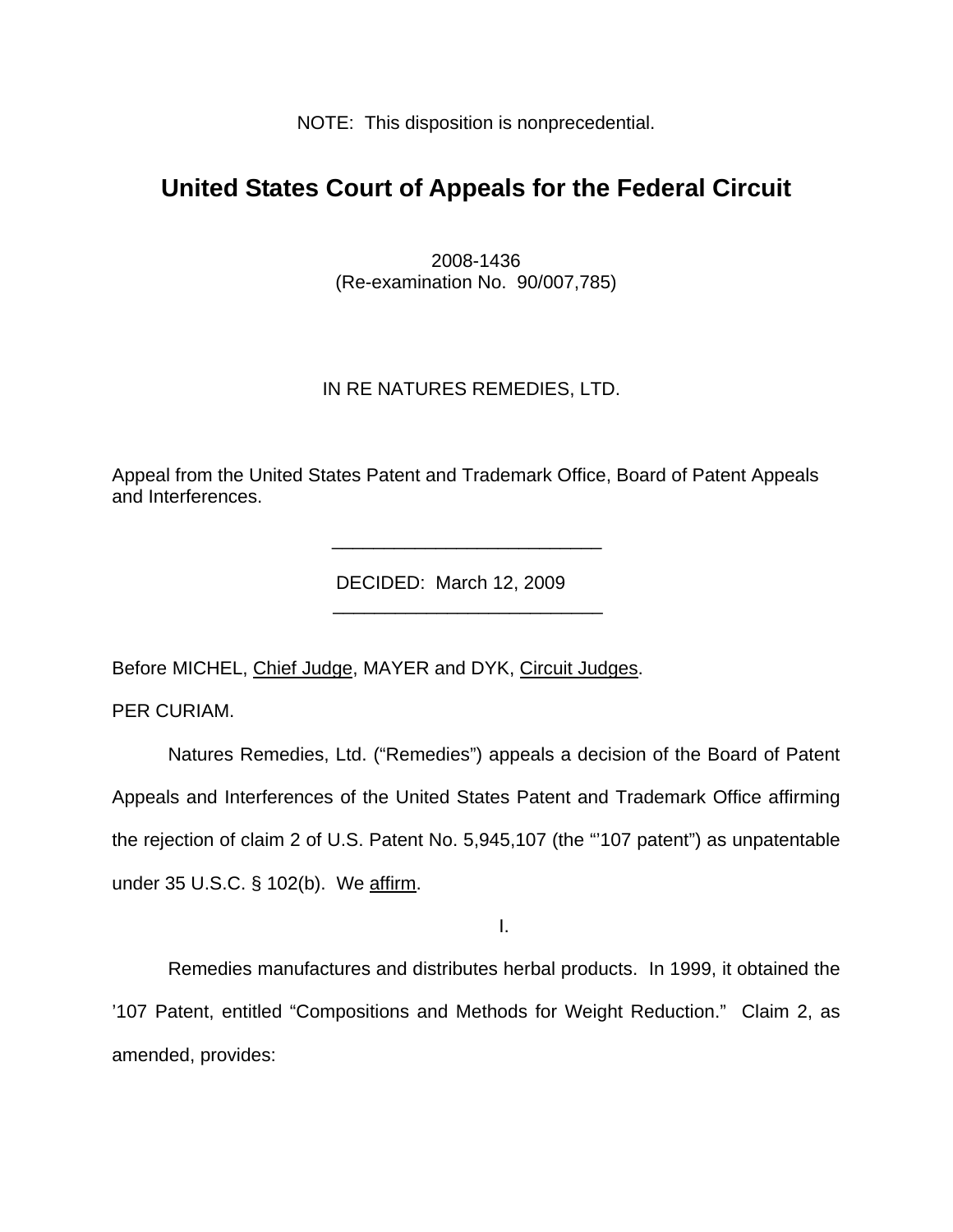2. A composition which produces weight loss in a patient comprising a combination of selected herbal extracts wherein said combination comprises at least one herbal extract capable of inhibiting gastric emptying and one herbal extract which increases metabolic rate in a patient, wherein the combination of selected herbal extracts comprises Guarana, Damiana and Paraguay.

The board affirmed the rejection of claim 2 as anticipated by a reference entitled "The Effect of Medi-Tab Capsules on the Ventricular Emptying Time" (the "Medi-Tab Application"). The Medi-Tab Application, which was submitted to the Scientific-Ethical Committee of Copenhagen in Denmark (the "Copenhagen Committee"), sought approval for clinical testing of Medi-Tab capsules on the emptying time of the human stomach, and was dated April 10, 1996, more than a year prior to the December 8, 1997, priority date of the '107 patent. Appendix I to the Medi-Tab Application states that Medi-Tab capsules contain three herbal extracts: Guarana, Damiana and (Yerbe) Maté, which is another term for the herb Paraguay.

In determining that claim 2 of the '107 patent was anticipated by the Medi-Tab Application, the board relied upon the declaration of Unna Scherer, who served as Secretary for the Copenhagen Committee. Scherer explained that the task of the Copenhagen Committee "is to ensure the protection of trial patients in biomedical clinical trials" and that all clinical trials were required to obtain committee approval prior to their start. Scherer further stated, based upon her "personal knowledge," that:

3. The Notification of the Scientific Ethical Committee for the project Effect of Medi-Tab Capsules on Gastric Emptying, with the attached Study Protocol and Project Description ("Notification and Study Protocol"), has been kept in the files of the Scientific Ethical Committee of Copenhagen County since 10 April 1996. . . .

4. As required by the Danish Open Files Act, the Notification and Study Protocol is a public record, and has been open to inspection by the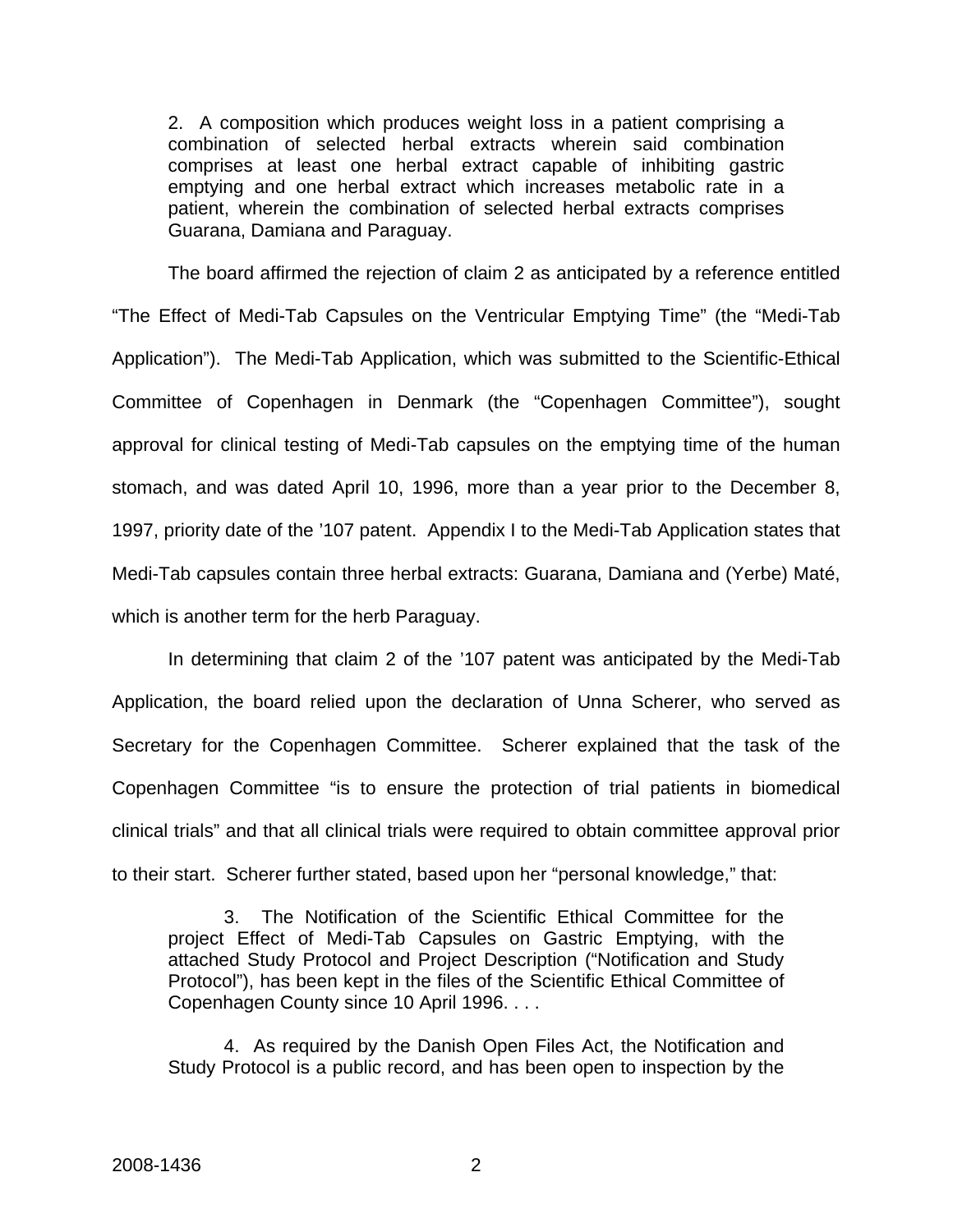public since 10 April 1996 in accordance with the rules in the Danish Open Files Act. . . .

5. The Scientific Ethical Committee of Copenhagen County maintains an index of the notifications of clinical trials that are submitted. The index is also open to inspection by the public. In April 1996, the Notification and Study Protocol was assigned reference no. KA 96085g, and listed in this index.

The board determined that the Scherer declaration was "impartial evidence" sufficient to establish a prima facie case that the Medi-Tab Application was "publically available" and therefore a "printed publication" under 35 U.S.C. § 102(b). In an effort to rebut this prima facie showing, Remedies submitted the declaration of Henrik B. Sanders, a Danish attorney. Sanders stated:

The purpose of article 12(1), 2° in The Danish Open File Act is to prevent companies from suffering significant economical losses as a result of the right of access to documents. Since the formulation for the Slimming Product disclosed in the [Medi-Tab] Application would be regarded as information on technical plan or processes or on operation or business procedures or the like, the [Medi-Tab] Application is covered by the exception in article 12(1), 2° of The Danish Open File Act, and would not have been available to the public before the effective filing date of [the] U.S. Patent Application.

The board concluded that Sanders' declaration failed to establish that the Medi-

Tab Application would have qualified for exemption from disclosure under Article 12(1) of the Danish Open Files Act. In order to be exempt from disclosure under that provision, information must be of such "material importance to the economy of the person or enterprise" that a request for access to the information will be refused. Sanders, however, failed to demonstrate that the information in the Medi-Tab Application was of "material importance" to Remedies' "economy." The board noted, moreover, that the Medi-Tab Application stated that the results of the Medi-Tab study would be "published in an international gastro-enterological medical publication," and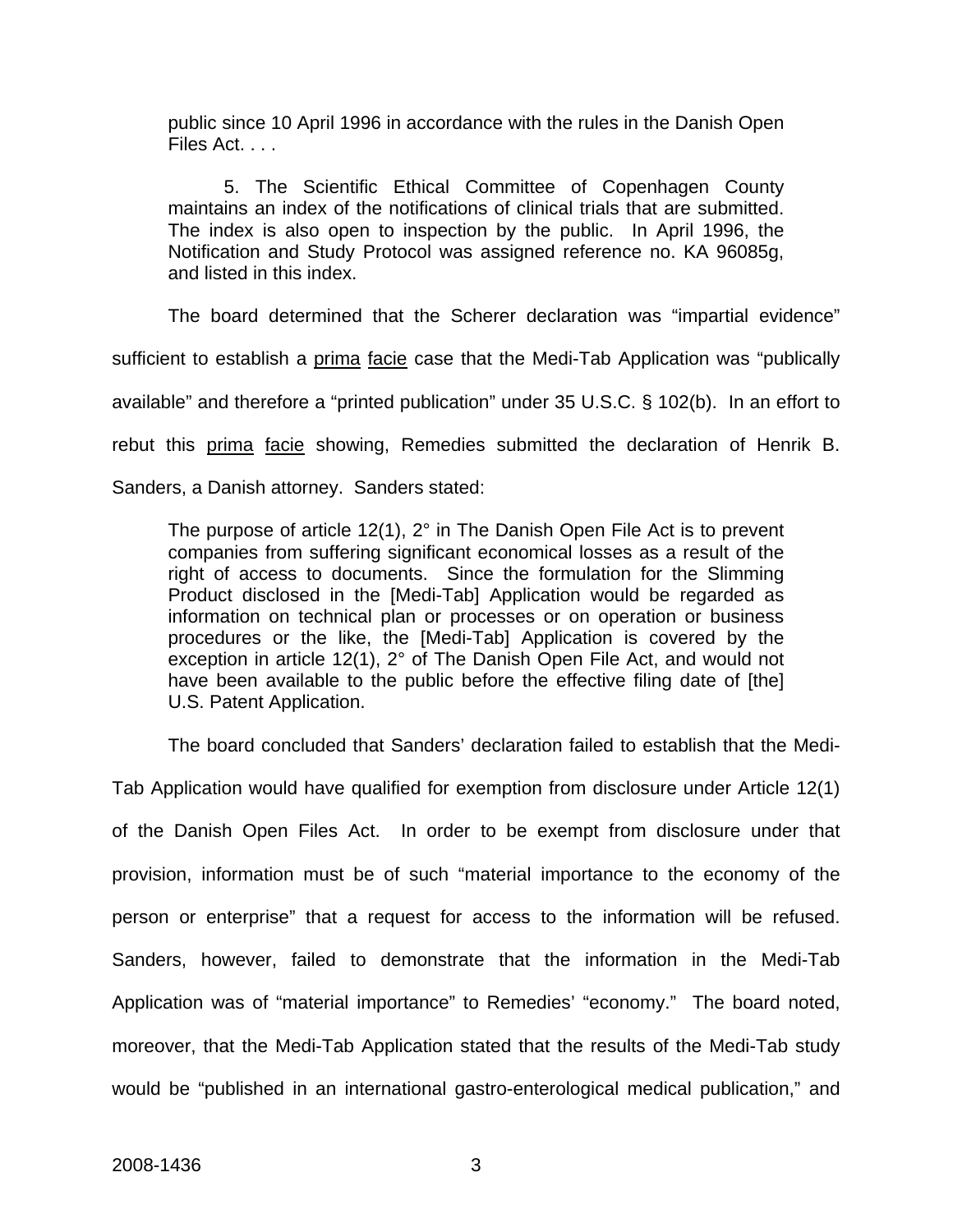that this undercut Remedies' assertion that information in the application was intended to be kept confidential. Because it concluded that "the evidence of public accessibility . . . outweigh[ed] . . . evidence that [the Medi-Tab Application] would not have been accessible to the interested public," the board affirmed the examiner's rejection of claim 2 under 35 U.S.C. § 102(b).

Remedies then timely appealed to this court. We have jurisdiction under 28 U.S.C. § 1295 and 35 U.S.C. § 141.

II.

 35 U.S.C. § 102 "serves as a limiting provision, both excluding ideas that are in the public domain from patent protection and confining the duration of the monopoly to the statutory term." Pfaff v. Wells Elecs., Inc., 525 U.S. 55, 64 (1998). It provides that: "A person shall be entitled to a patent unless . . . the invention was patented or described in a printed publication in this or a foreign country . . . more than one year prior to the date of the application for patent in the United States." This statutory "bar is grounded on the principle that once an invention is in the public domain, it is no longer patentable by anyone." SRI Int'l, Inc. v. Internet Sec. Sys., 511 F.3d 1186, 1194 (Fed. Cir. 2008) (citation and internal quotation marks omitted).

 The parties do not dispute that the Medi-Tab Application teaches every element of claim 2. Nor do they dispute that it was submitted to the Copenhagen Committee on April 10, 1996, more than one year before the December 8, 1997, priority date of the '107 patent. Rather, the narrow issue on appeal is whether the Medi-Tab Application was accessible to the public and therefore a "printed publication" under 35 U.S.C.  $§ 102(b).$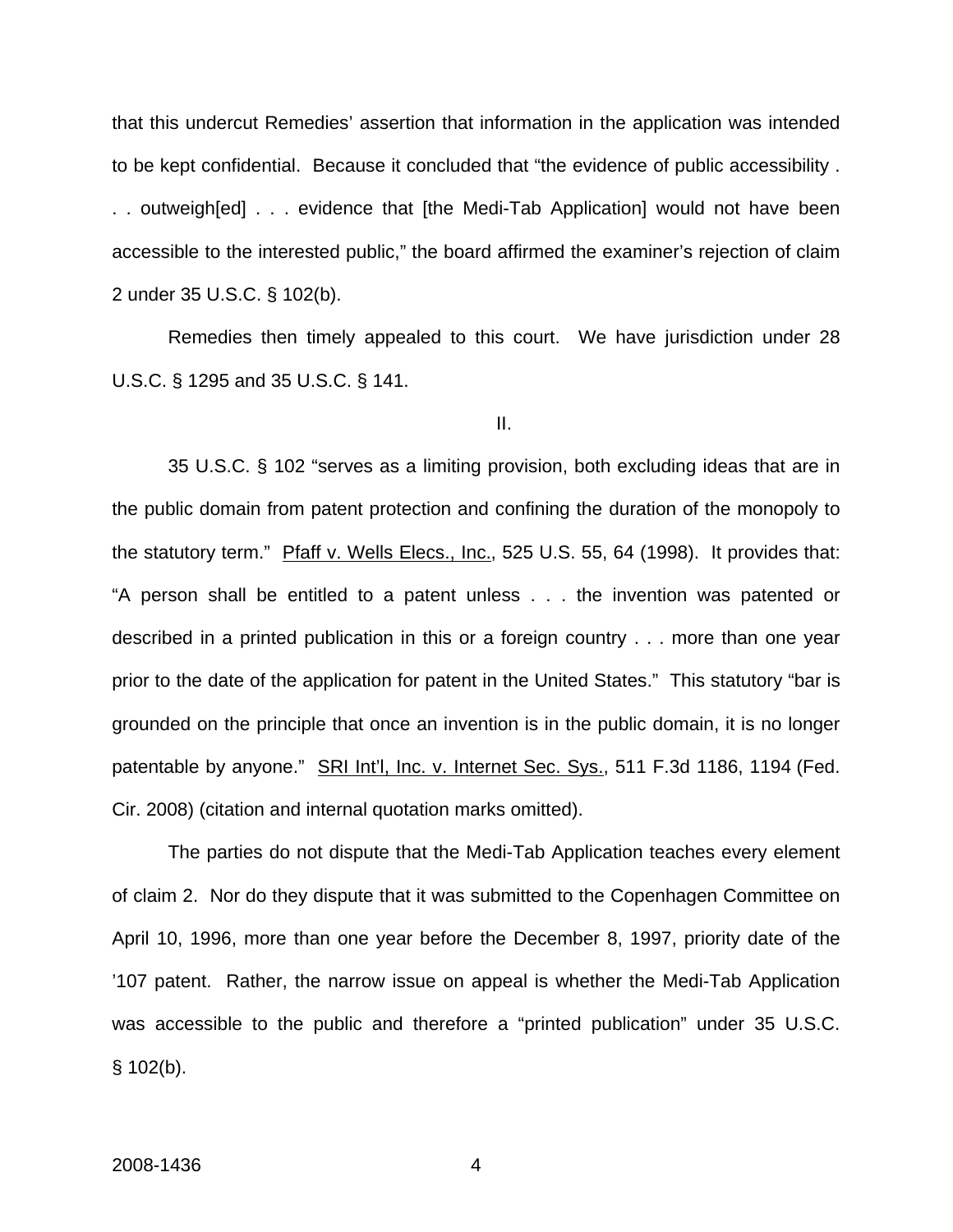"Accessibility goes to the issue of whether interested members of the relevant public could obtain the information if they wanted to." Constant v. Advanced Micro-Devices, Inc., 848 F.2d 1560, 1568 (Fed. Cir. 1988). Thus, a reference will be deemed "publicly accessible" if it:

has been disseminated or otherwise made available to the extent that persons interested and ordinarily skilled in the subject matter or art, exercising reasonable diligence, can locate it and recognize and comprehend therefrom the essentials of the claimed invention without need of further research or experimentation.

In re Wyer, 655 F.2d 221, 226 (C.C.P.A. 1981); see [Bruckelmyer v. Ground Heaters,](https://www.lexis.com/research/buttonTFLink?_m=f20c39023fbf1bb45f54b59b8d885371&_xfercite=%3ccite%20cc%3d%22USA%22%3e%3c%21%5bCDATA%5b2008%20U.S.%20Dist.%20LEXIS%2015292%5d%5d%3e%3c%2fcite%3e&_butType=3&_butStat=2&_butNum=46&_butInline=1&_butinfo=%3ccite%20cc%3d%22USA%22%3e%3c%21%5bCDATA%5b445%20F.3d%201374%2c%201378%5d%5d%3e%3c%2fcite%3e&_fmtstr=FULL&docnum=1&_startdoc=1&wchp=dGLbVlW-zSkAW&_md5=70a0d3dd14a2278e71e3f5852cd7ed25)  [Inc., 445 F.3d 1374, 1378 \(Fed. Cir. 2006\)](https://www.lexis.com/research/buttonTFLink?_m=f20c39023fbf1bb45f54b59b8d885371&_xfercite=%3ccite%20cc%3d%22USA%22%3e%3c%21%5bCDATA%5b2008%20U.S.%20Dist.%20LEXIS%2015292%5d%5d%3e%3c%2fcite%3e&_butType=3&_butStat=2&_butNum=46&_butInline=1&_butinfo=%3ccite%20cc%3d%22USA%22%3e%3c%21%5bCDATA%5b445%20F.3d%201374%2c%201378%5d%5d%3e%3c%2fcite%3e&_fmtstr=FULL&docnum=1&_startdoc=1&wchp=dGLbVlW-zSkAW&_md5=70a0d3dd14a2278e71e3f5852cd7ed25).

As the board correctly determined, the declaration of Unna Scherer, the Secretary for the Copenhagen Committee, was sufficient to establish a prima facie case that the Medi-Tab Application was publicly accessible more than one year prior to the '107 patent's critical date. Scherer stated, based upon her "personal knowledge" that the Medi-Tab Application was a "public record" that had "been open to inspection by the public" since April 10, 1996 "in accordance with the rules in the Danish Open Files Act." The public accessibility of the Medi-Tab Application was further supported by the Copenhagen Committee's indexing protocol. Scherer explained that the Committee maintained "an index of the notifications of clinical trials" that was "open to inspection by the public" and asserted that the Medi-Tab Application had been listed in this index since April, 1996.

Because Scherer's declaration established a prima facie case of public availability, the onus was on Remedies to demonstrate that the Medi-Tab Application was not accessible to interested members of the public. Remedies, however, failed to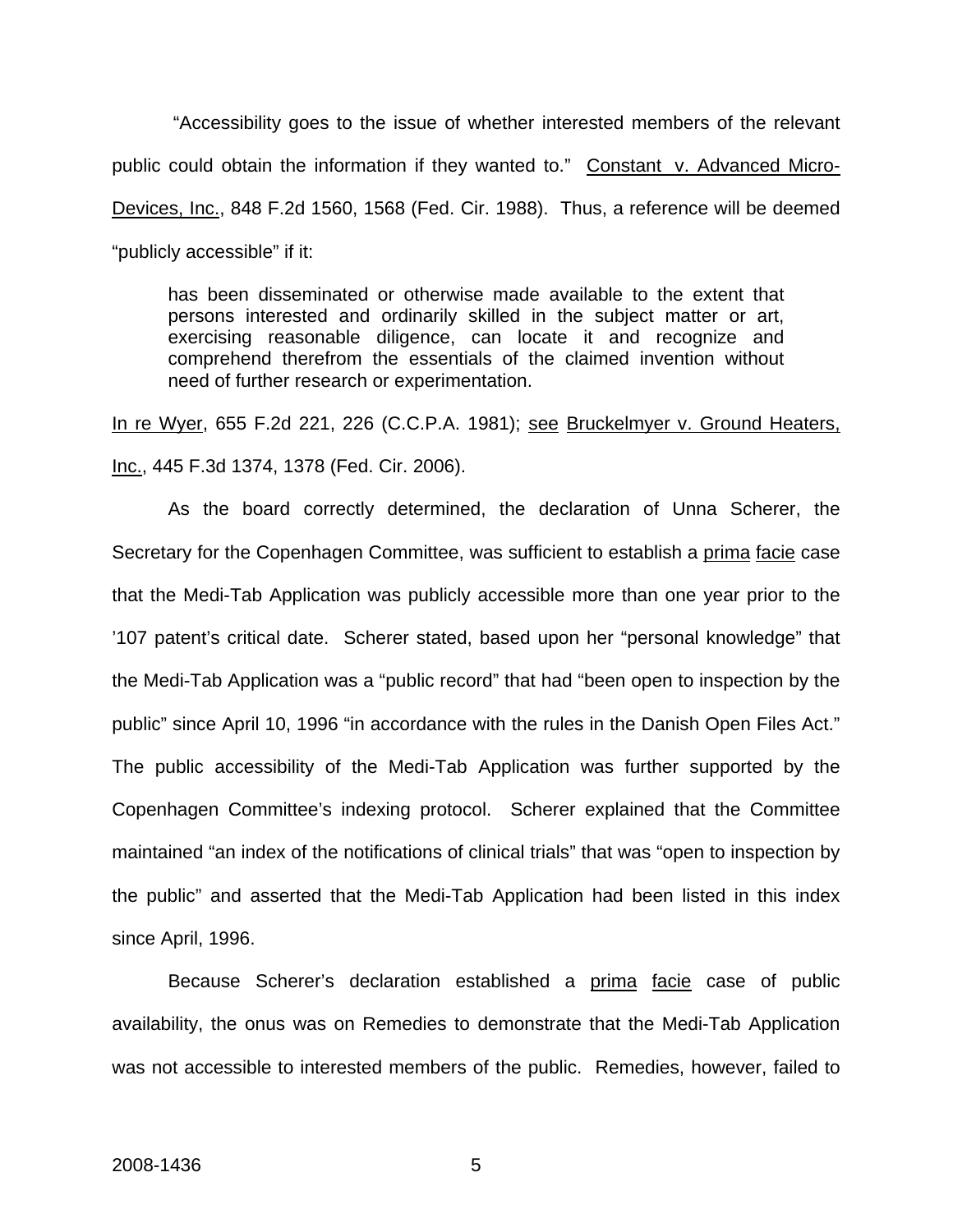carry its burden. The only piece of evidence it submitted to demonstrate lack of accessibility was a declaration from Henrik Sanders, a Danish attorney. Sanders attempted to establish that the information in the Medi-Tab Application would have been exempt from disclosure under Article 12(1) of the Danish Open Files Act. That provision states:

#### Exempt Information

12.-(1) The right of access to administration files shall not apply to . . . .

2° information on technical plant or processes or on operating or business procedures or the like, provided it is of material importance to the economy of the person or enterprise that grant of the request be refused.

 Under Article 12(1), information is exempt from disclosure only if it is of "material importance" to a company's "economy." Sanders, however, did not establish that the information in the Medi-Tab Application was "of material importance" to Remedies' financial interests. Thus, as the board correctly concluded, his declaration was inadequate to demonstrate that the Medi-Tab Application would have been exempt from disclosure under Article 12(1).

On appeal, Remedies argues that the board misinterpreted the Sanders declaration. It contends that "[a]ny fair reading of the Sanders Declaration shows that he is offering his opinion that the [Copenhagen] Committee would have regarded the information on Remedies 'Slimming Product' to be of material importance, the disclosure of which could cause significant economic loss." Contrary to Remedies' assertions, however, the Sanders declaration says nothing about the economic importance to Remedies of the information contained in the Medi-Tab Application. Instead, the only mention of "economic loss" in the Sanders declaration is his statement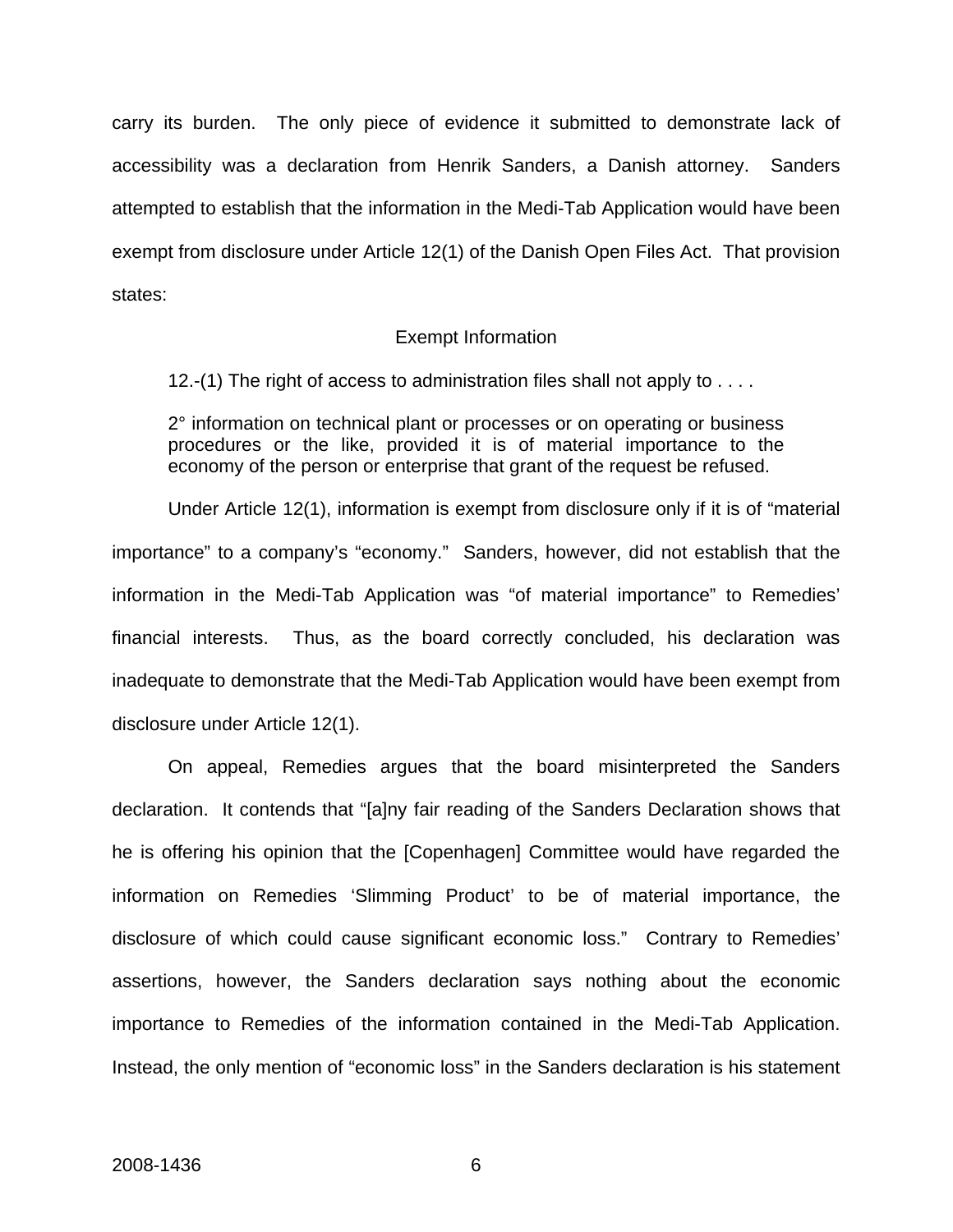that the purpose of the Article 12(1) exemption was "to prevent companies from suffering significant economical losses as a result of the right of access to documents." The evidence of record simply does not establish that the disclosure of information contained in the Medi-Tab Application would have caused economic loss sufficient to warrant exemption from disclosure under Article 12(1).

Remedies also challenges the board's determination that the Scherer declaration was sufficient to establish a prima facie case of public accessibility. In Remedies' view, Scherer's declaration only describes the procedure for obtaining documents under the Danish Open Files Act, but does not establish "which, if any, of the contents of the [Medi-Tab Application] would have been made available to a requestor before the critical date." We agree with Remedies that the Scherer declaration could have been clearer and more comprehensive. Scherer did not discuss the Article 12(1) disclosure exemption, or indicate whether it might have been possible for Remedies to use this provision to block access to information regarding the formulation of the Medi-Tab capsules.

We must accept the board's factual determinations, however, if they are supported by substantial evidence. See Kyocera Wireless Corp. v. Int'l Trade Comm'n, 545 F.3d 1340, 1350 (Fed. Cir. 2008) (This court must accord "substantial evidence deference to the factual components of the determination" as to whether a reference qualifies as a printed publication under 35 U.S.C. § 102(b)). Scherer stated: (1) that the Medi-Tab application was a "public record," (2) that it "ha[d] been open to inspection by the public since 10 April 1996 in accordance with the rules in the Danish Open Files Act," and (3) that it was listed in an index of clinical trials which was "open to inspection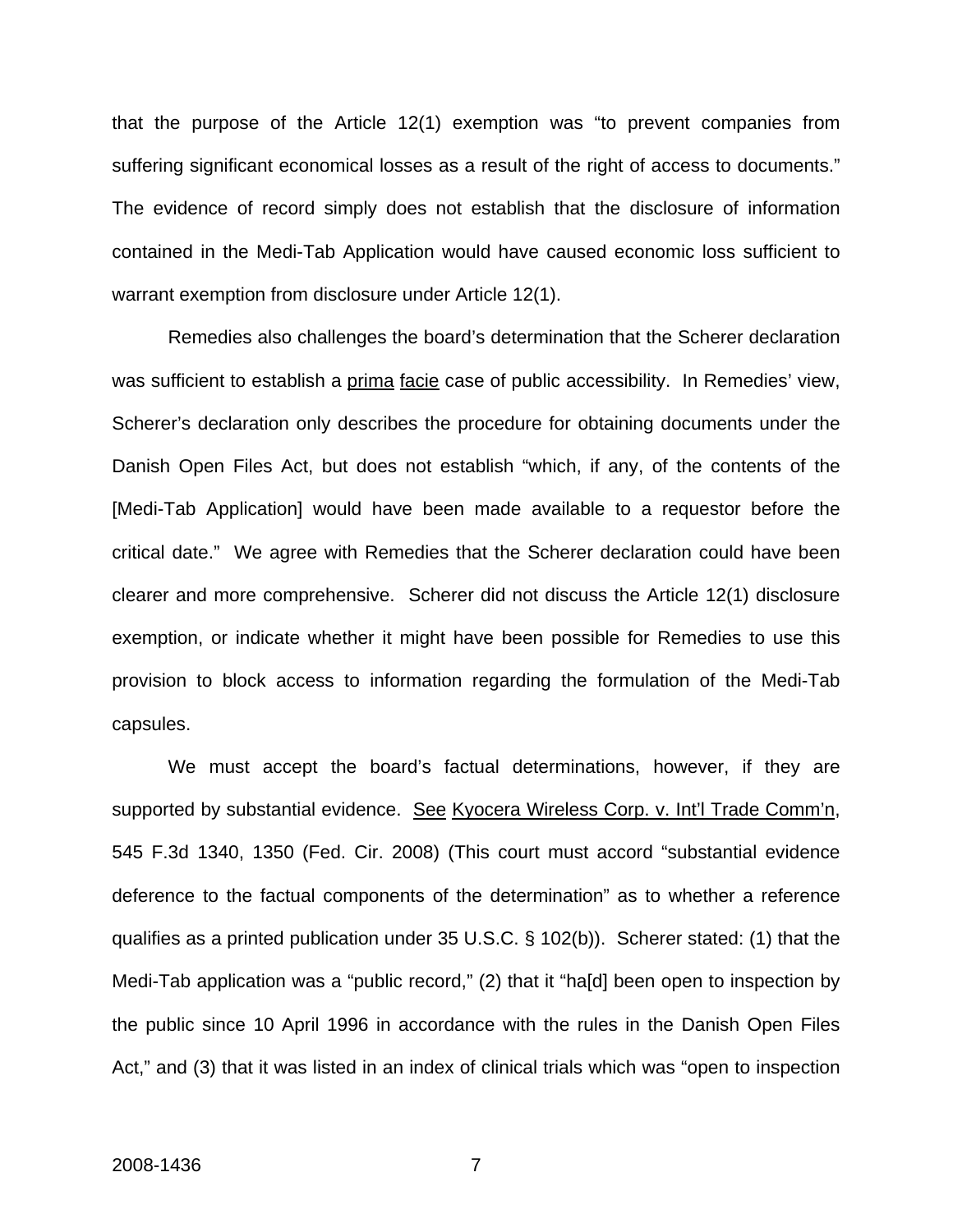by the public." Given these explicit statements as to the public availability of the Medi-Tab Application, we conclude that substantial evidence supports the board's interpretation of the Scherer declaration as sufficient to establish a prima facie case of public accessibility. See [Bruckelmyer, 445 F.3d at 1379 \(concluding that a reference](https://www.lexis.com/research/buttonTFLink?_m=f20c39023fbf1bb45f54b59b8d885371&_xfercite=%3ccite%20cc%3d%22USA%22%3e%3c%21%5bCDATA%5b2008%20U.S.%20Dist.%20LEXIS%2015292%5d%5d%3e%3c%2fcite%3e&_butType=3&_butStat=2&_butNum=46&_butInline=1&_butinfo=%3ccite%20cc%3d%22USA%22%3e%3c%21%5bCDATA%5b445%20F.3d%201374%2c%201378%5d%5d%3e%3c%2fcite%3e&_fmtstr=FULL&docnum=1&_startdoc=1&wchp=dGLbVlW-zSkAW&_md5=70a0d3dd14a2278e71e3f5852cd7ed25)  [was publically available where it was](https://www.lexis.com/research/buttonTFLink?_m=f20c39023fbf1bb45f54b59b8d885371&_xfercite=%3ccite%20cc%3d%22USA%22%3e%3c%21%5bCDATA%5b2008%20U.S.%20Dist.%20LEXIS%2015292%5d%5d%3e%3c%2fcite%3e&_butType=3&_butStat=2&_butNum=46&_butInline=1&_butinfo=%3ccite%20cc%3d%22USA%22%3e%3c%21%5bCDATA%5b445%20F.3d%201374%2c%201378%5d%5d%3e%3c%2fcite%3e&_fmtstr=FULL&docnum=1&_startdoc=1&wchp=dGLbVlW-zSkAW&_md5=70a0d3dd14a2278e71e3f5852cd7ed25) "classified and indexed . . . providing the roadmap that would [allow] one skilled in the art to locate [it]"); In re Hall, 781 F.2d 897, 899-900 (Fed. Cir. 1986) (holding that a single catalogued thesis in a German university library was sufficiently accessible to the public).

The board's determination as to public accessibility, moreover, is supported by the fact that the Medi-Tab Application itself contains no restrictions on public dissemination. To the contrary, the application states the results of the study would be "published in an international gastro-enterological medical publication." Furthermore, the application indicates that volunteers participating in the study will be provided with the project number of the clinical trial notification—presumably so that they could access information about the study in the Copenhagen Committee's index. The fact that there is nothing in the Medi-Tab Application evidencing an intent to keep its contents confidential serves to buttress the board's determination that it was publically available prior to the '107 patent's critical date. See Mass. Inst. of Tech. v. AB Fortia, 774 F.2d 1104, 1109 (Fed. Cir. 1985) (concluding that a paper orally presented at a scientific meeting was publically accessible where written copies were distributed "without any restrictions" to those requesting them); Garrett Corp. v. United States, 422 F.2d 874, 878 (Ct. Cl. 1970) (distributing documents "without restriction on use" constitutes publication).